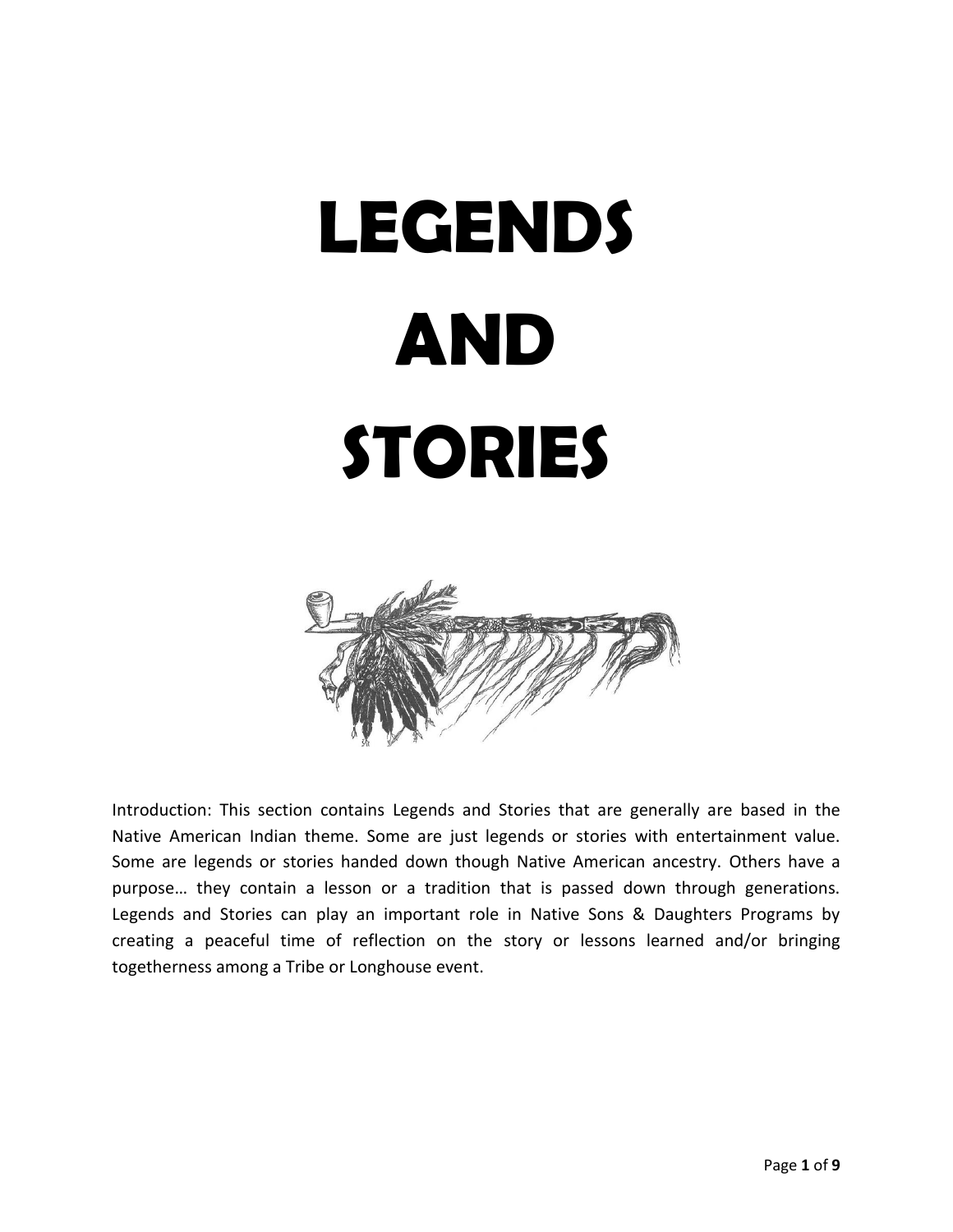### **Table of Contents (cont.):**

#### **VI LEGENDS & STORIES**

| The Great Mystery                  | 3 |
|------------------------------------|---|
| Lakota Legend of the Dream Catcher | 4 |
| The Legend of White Feather        | 5 |
| The Pathfinder Story               | 6 |
| The Story of the Faceless Doll     |   |
| How the Fly Saved the River        |   |
| How the Bear Lost His Tail         | 8 |
| The First Butterflies (Ojibwa)     | q |

MORE COMING SOON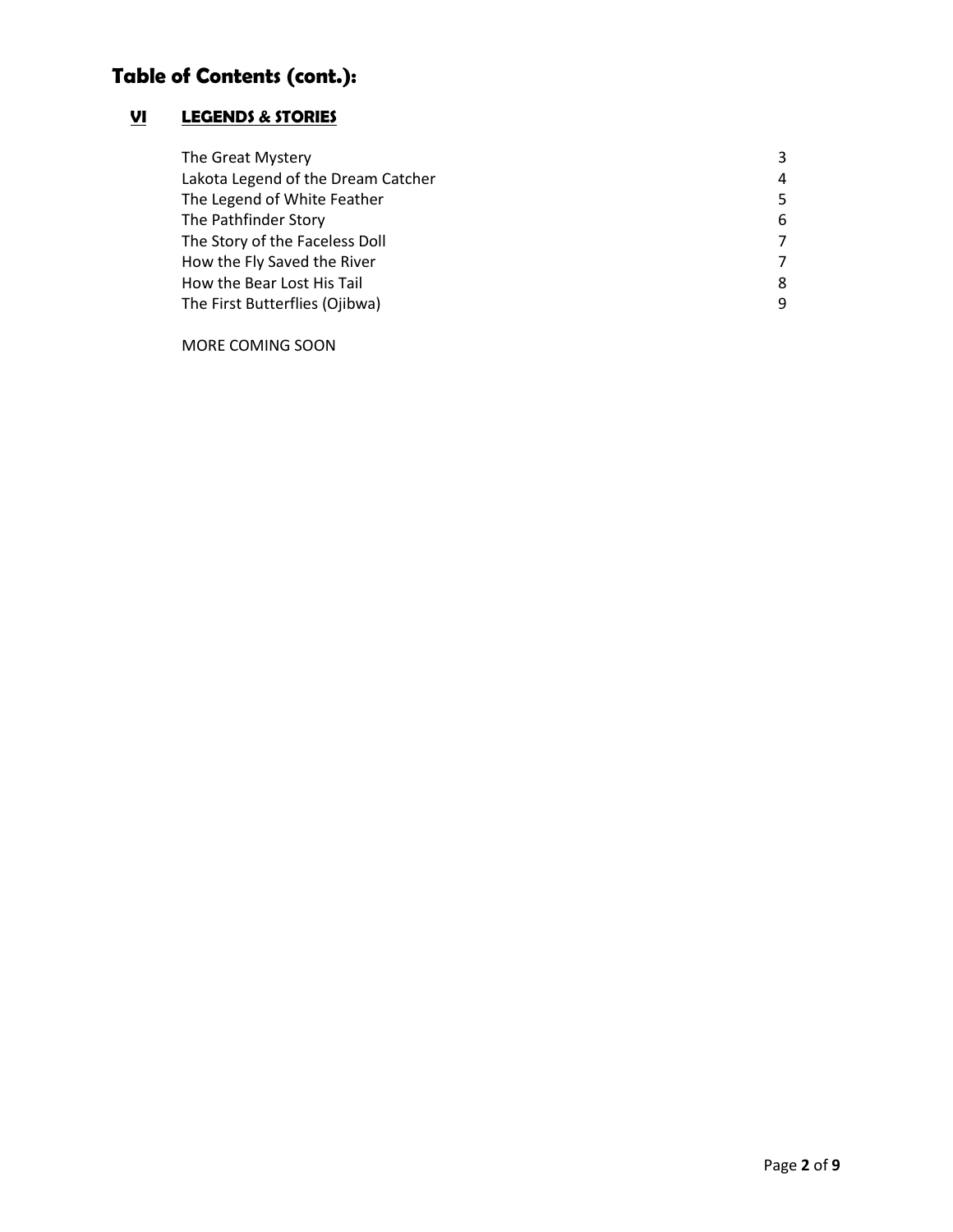#### **The Great Mystery**

Long ago, the Great Mystery caused this land to be, and made the Indians to live in this land. Well has the Indian fulfilled all the intent of the Great Mystery for him…

Once, only Indians lived on this land. Then came strangers from across the Great Water. No land had they; we gave them of our land. No food had they; we gave them of our corn. The strangers became many and they filled all the country. They dig gold… from my mountains; they build houses… of the trees of my forest; they rear cities… of my stones and rocks; they make fine garments… from the hides and wool of animals that eat my grass. None of the things that make their riches did they bring with them from beyond the Great Water; all comes from my land, the land that the Great Mystery gave to the Indians.

And when I think upon this, I know that it is right, even thus. In the heart of the Great Mystery, it was meant that stranger visitors… my friends from across the Great Water… should come to my land; that I should bid them welcome; that all men should sit down with me and eat together of my corn. It was meant by the Great Mystery that the Indian should give to all peoples.

But the white man has never known the Indian. I tis thus: there are two roads, the white man's road and the Indian's road. Neither traveler knows the road of the other. Thus, ever has it been, from the long ago, even unto today… when I think, I know that it is in the mind of the great Mystery that white men and Indians who fought together should now be one people.

There are birds of many colors, red, green, yellow, blue… yet it is all one bird. There are horses of many colors, brown, black, yellow, white… yet it is all one horse. So to with cattle, and all living things, animals, flowers & trees. So, men in this land where once were only Indians are new men of every color… white, black, yellow, red, yet all one people. That this should come to pass was in the heart of the Great Mystery. It is right thus. And everywhere there shall be peace.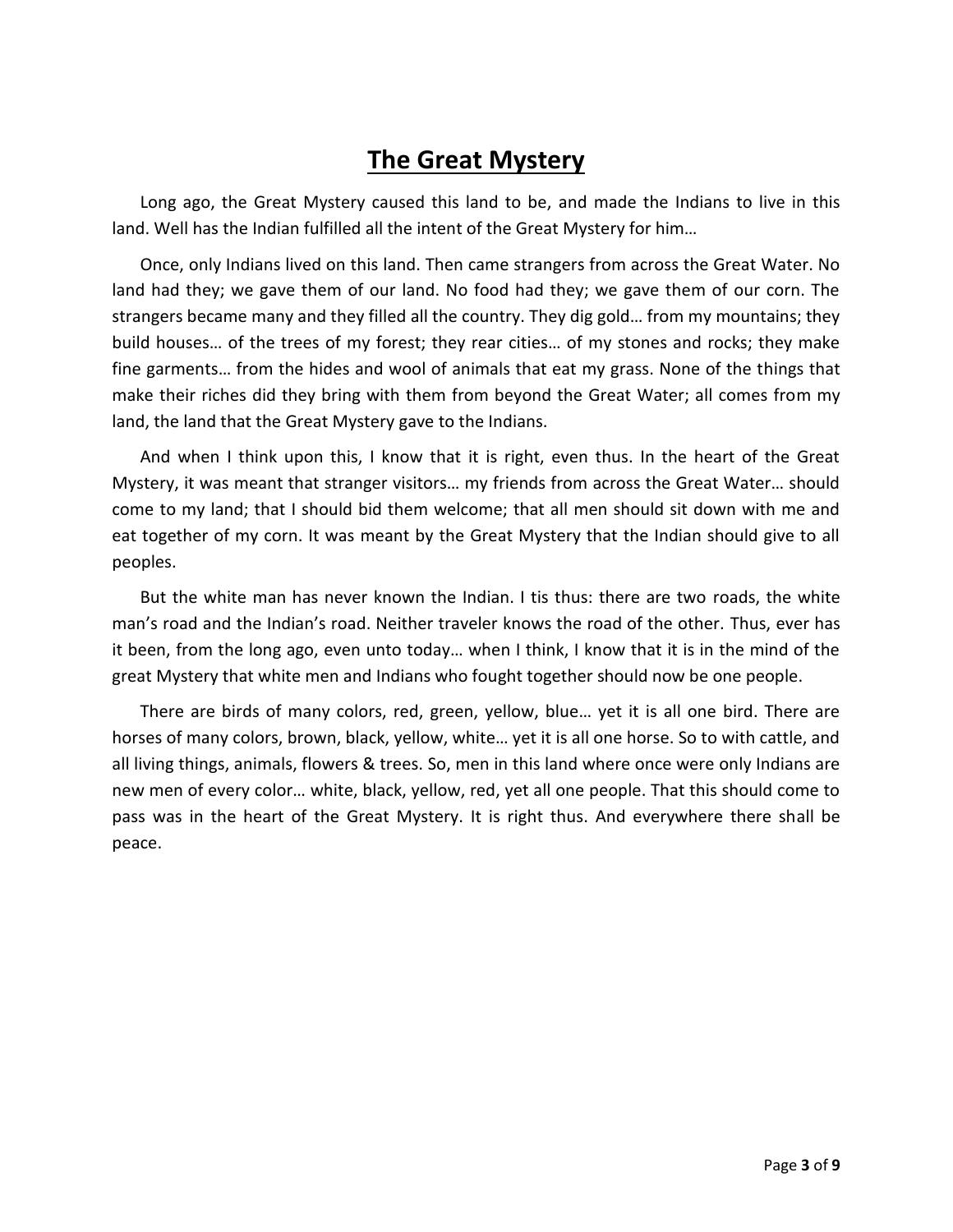### **Lakota Legend of the Dream Catcher**

Long ago when the world was young, an old Lakota spiritual leader was on a high mountain and had a vision. In his vision, Iktomi, the great trickster and teacher of wisdom, appeared in the form of a spider. Iktomi spoke to him in a sacred language that only the spiritual leaders of the Lakota could understand.

As he spoke, Iktomi, the spider, took the elders willow hoop which had feathers, horse hair and beads and offerings on it and began to spin a web. He spoke about the cycles of life… and how we begin our lives as infants and we move on to childhood, and then to adulthood. Finally, we go to old age where we must be taken care of as infants, completing the cycle.



"But", Iktomi said as he continues to spin his web, "in each time of life, there are many forces… some good and some bad. If

you listen to the good forces, they will steer you in the right direction. But if you listen to the bad forces, they will hurt you and steer you in the wrong direction."

He continued, "There are many forces and different directions that can help or interfere with the harmony of nature, and also with the Great Spirit and all of his wonderful teachings."

All the while the spider spoke, he continued to weave his web, starting from the outside and working towards the center. When Iktomi finished speaking, he gave the Lakota elder the web and said... "See, the web is a perfect circle, but there is a hole in the center of the circle." He said "use the web to help yourself and your people to reach your goals and to make good use of your people's ideas, dreams and visions.

"If you believe in the Great Spirit, the web will catch your good ideas… and the bad ones will go through the hole." The Lakota elder passed on his vision to his people and now the Sioux Native American Indians use the dream catcher as the web of their life. It is hung above their bed or in their homes to sift their dreams and visions. The good in their dreams are captured in the web of life… but the evil in their dreams escapes through the hole in the center and are no longer a part of them. They believe that the dream catcher holds the destiny of their future.

(**Note**: Some bands of Native American Indians believe the bad ideas are caught in the web and the good ideas pass through to the individual. Either account is considered to be acceptable.)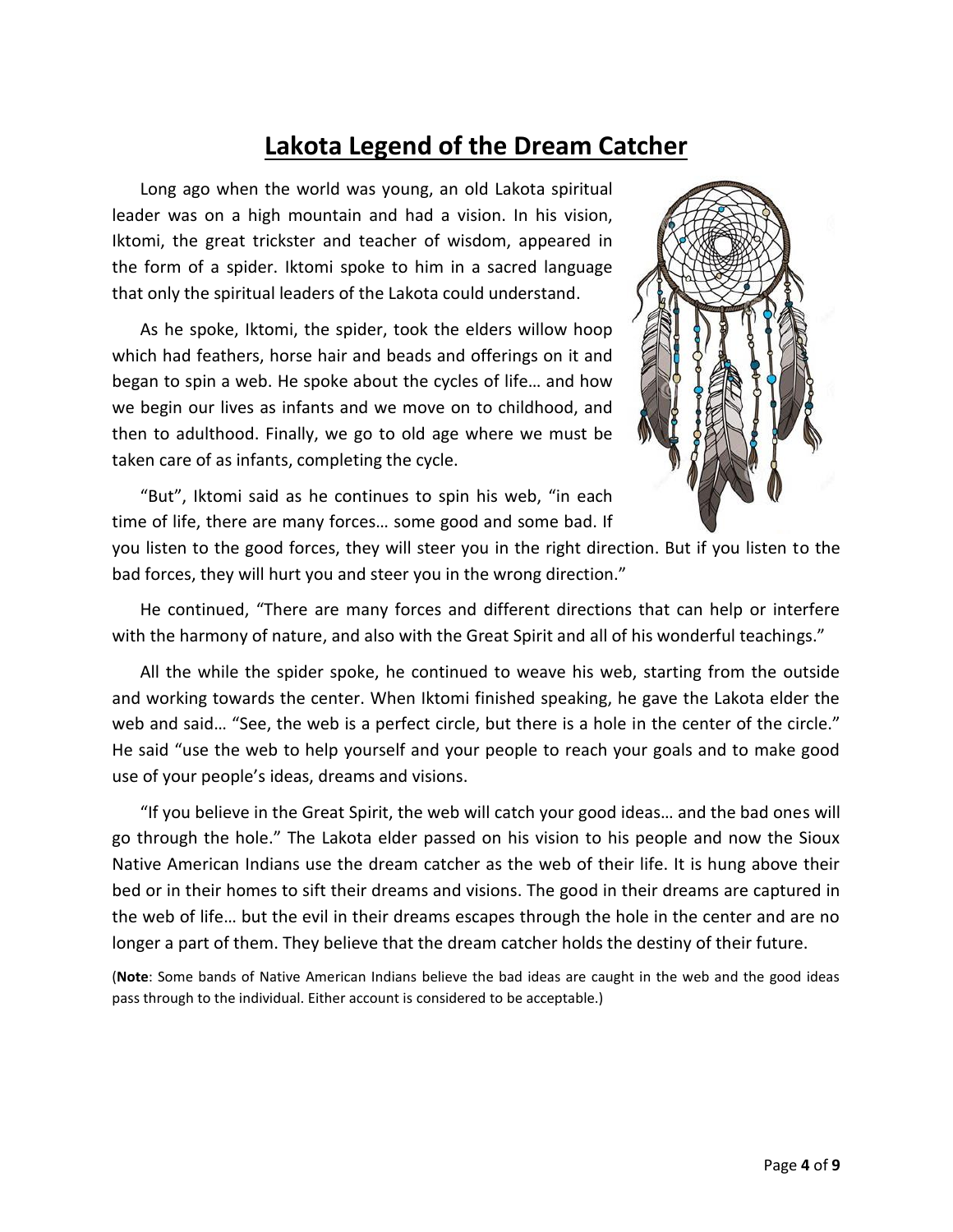# **The Legend of White Feather**

Born of the Harvest Moon long, long ago were there boys on the same day. They were so, so alike… swift runners, cunning and smart. The fact was, they were too much alike. Finally, one boy was fed up with the confusion among the three, so he placed a white feather at his waist in the back. Soon his ceremonial outfit took on a white bustle of feathers and he was to be called White Feather by all.

It was in his tenth year that the legend finds White Feather and his brothers. Tragedy was to strike in the last days of their birth moon. A mighty bear entered the camp at night and attacked many wigwams. One of the brothers was killed! The next day, another brother, in his anxiousness to spread news to the neighboring camp, overturned his birchbark canoe and struck his head on the river rocks. He to, died.

White Feather was stricken with grief. So much so that he climbed up the sacred hill for council with the Great Spirit. Reaching the top, he knelt before the clouds, and a shadowy image of a tall, proud, yet very old Indian Chief appeared. "I have come to council with the Great Spirit, for I have lost my brothers so young and I do not understand its meaning!" said White Feather.

The Old Chief spoke… "Your brothers will always be with you, for they are part of you and you of them. They are not gone, only passed to the Upper World. They remain cunning, swift and smart and are needed at the Great Council Fires above. You though, are destined for greatness here on earth!"

The Old Chief held out his hands. In one, a great headdress worthy of only the mightiest of Chiefs. In the other was corn and grass. "One of these you must choose. One is greatness among your people! The other, White Feather is greatness among the forest and the animals of the great plains! You would be a great leader as either and be known across all this great land for all time. As the representative of the animals of the forest, you would stand among the greats at the Council of the Sky forever."

"Which do you choose, White Feather?" asked the Old Chief… Which should he choose? Such pride in either! "Can I have some time", asked White Feather. The Old Chief answered, "tomorrows moon is the last of your Birth Moon. When it sets, you must choose. Come to me then!" With that, the Old Chief vanished.

White Feather sat all night and all the next day. Finally, the moon rose and the Old Chief came to White Feather. He again had the grains of corn and grass in one hand and a great headdress in the other. He spoke… "Which do you choose, White Feather? You are cunning, smart and swift and your moon is falling. "Choose, White Feather, choose!" he demanded.

Which did White Feather choose? Where do we see the evidence of his decision for all time as the Old chief professed? The legend of White Feather stands as a memory to him and his brothers as the swift, cunning and smart white-tailed deer seen that evening as their white feathery bustles flew as all three bounced quickly across the fading light, as the moon settled on the horizon. And thus, it was and remains today and for all of time, just as the Old Chief had said.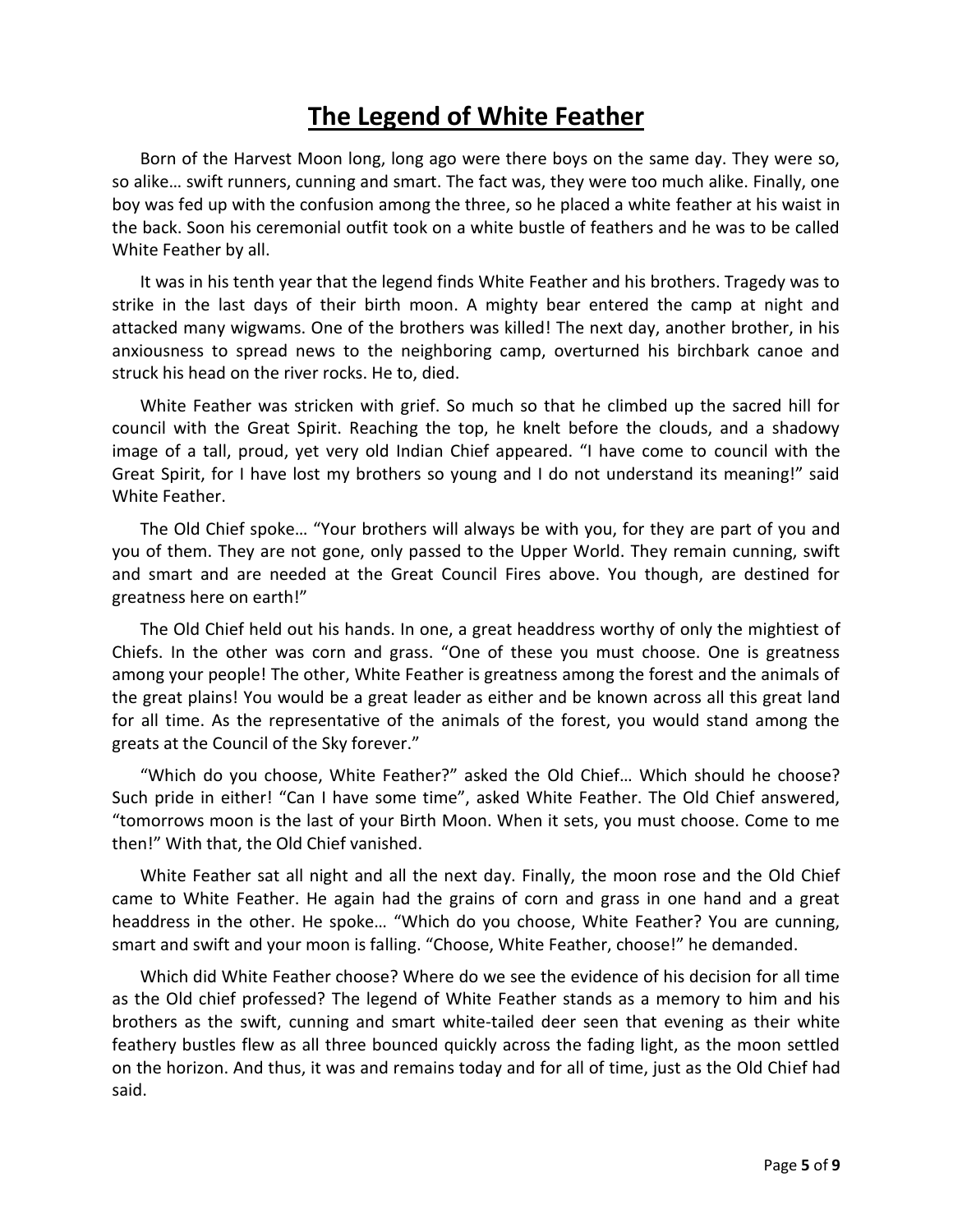# **The Pathfinder Story**

*(This story is written to be told as Native Sons and Daughters are ready to step up into the Pathfinders level of the program. The main character of the story is a male figure but can be easily switched to female if desired)*

The "Age of Passing" is an important time in any young Native Son or Native Daughters life. It signifies an important step they take toward growing up. Although this generally occurs about age 8 or 9, there first must occur some significant event for them to become "Pathfinders".

Such a time had come for young Whispering Wind. His need to see the mysterious valley beyond the mountain took him down a long path against the warnings and wishes of his family and tribal chief. Many braves had traveled this trail but very few survived. The concern was not for the valley beyond, but for the hardship of the trip.

The story goes that along the way, Whispering Wind had come to a fork in the path. One path is known to be shorter, but with sharp jagged rocks, high dangerous passages and deep, dark tunnels with mysterious creatures. The other path passes through quiet comforting meadows, along peaceful streams, and along flowered hillsides. However, it is very very long and very tiresome.

Whispering Wind decides to ask the council of the Great Spirit. He kneels, arms raised and closes his eyes… no response! He is very confused. He sits at the point of choice with a heavy heart. "What shall I do? Which way shall I go?" Then he remembered the warm hand of his father. The strong arm that held his bow the first time he showed Whispering Wind the skills of the arrow. The cautious manner he help him hold his spear to strike his first rabbit. The trust he put in his hand with the paddle in their birchbark canoe.

Whispering Wind also remembered the sacred Aims that his father helped him to understand; the love of family and neighbor; the need to be clean in body and attentive to others; and the wonderful work of the Great Spirit in forest, field and stream. He was truly Pals Forever-Friends Always with his father. What happened next was what carried Whispering Wind to his "Time of Passing", and became an honored "Pathfinder"!

At that point, he stood up. The fearful look had left his face. His heart became light. A warm comforting smile came over his face. He took off his moccasins and held them against his heart. He closed his eyes and dug his toes into the sandy path and began to walk. He walked and walked until he was sure he was beyond the fork in the path. Then he opened his eyes and began his journey again.

Whispering Wind had come to a time of decision and reached his "Time of Passing"… he was now… a "Pathfinder". He didn't need all the wisdom or warnings of the chief. He didn't need the strong arm of his father pulling him along the way. The Great Spirit had also held back his council that Whispering Wind might find his own path. "He found it!" And that spirit of Whispering Wind walks today in the hearts of all Pathfinders.

You too, will be faced to make important choices ahead as you continue to grow, friends and neighbors, easy and hard choices will all be yours to make from the wisdom you have learned from those that have brought you this far. They will always be there for you, as you will always be Pals Forever-Friends Always, but you are now ready to choose some of those paths yourself.

*(Emphasize the important step that the children are about to make in becoming Pathfinders. Emphasize the journey this far together with their parent with them here. Time for smiles, hugs & kisses with parents.)*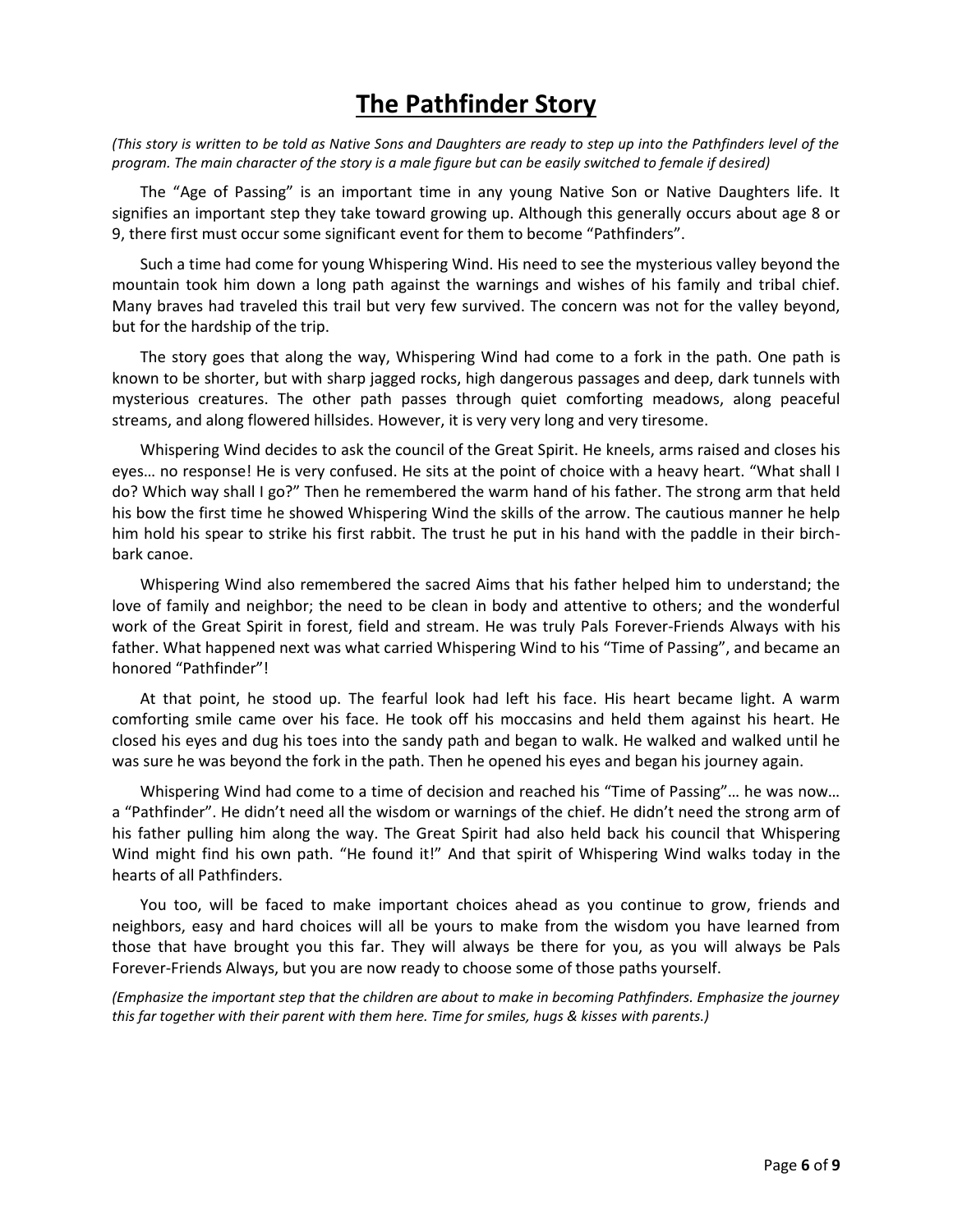### **The Story of the Faceless Doll**

The Iroquois people have what they call the three sisters, the "sustainers of life. These sisters are called corn, beans, and squash. The corn Spirit was so thrilled at being one of the sustainers of life that she asked the Creator what more she could do for her people. The Creator said that a beautiful doll could be formed from the husks. The Creator set to work to form the doll. When finished he gave the doll a beautiful face, and sent it to the children of the Iroquois people to play with, and to make them happy. The doll went from village to village playing with the children and doing whatever she could for the children. Everywhere she went everyone would tell her how beautiful she was, so after a while she became vain.

The Creator spoke to her and explained that this was not the right kind of behavior, and she agreed not to be this way anymore. The Creator told her that if she continued with the behavior he would punish her, but he would not tell her how he would punish her. She agreed not to act that way again, and things went on as before. One afternoon she was walking by a creek and she glanced into the water. As she admired herself, she couldn't help thinking how beautiful she was, because indeed she was beautiful. At this time Creator sent a giant screech owl out of the sky and it snatched her reflection from the water. When she looked again, she had no reflection. This was the punishment the Creator put upon her. When an Iroquois Mother makes a doll for her child, she tells them that legend. It is wrong to think they are better than anyone else, and that the Creator has given a special gift to everyone.

#### **How the Fly Saved the River**

Many, many years ago when the world was new, there was a beautiful river. Fish in great numbers lived in this river, and its water was so pure and sweet that all the animals came there to drink. A giant moose heard about the river and he too came there to drink. But he was so big, and he drank so much, that soon the water began to sink lower and lower. The beavers were worried. The water around their lodges was disappearing. Soon their homes would be destroyed. The muskrats were worried, too. What would they do if the water vanished? How could they live? The fish were very worried.

The other animals could live on land if the water dried up, but they couldn't. All the animals tried to think of a way to drive the moose from the river, but he was so big that they were too afraid to try. Even the bear was afraid of him. At last the fly said he would try to drive the moose away. All the animals laughed and jeered. How could a tiny fly frighten a giant moose? The fly said nothing, but that day, as soon as the moose appeared, he went into action. He landed on the moose's foreleg and bit sharply. The moose stamped his foot harder, and each time he stamped, the ground sank and the water rushed in to fill it up. Then the fly jumped about all over the moose, biting and biting and biting until the moose was in a frenzy. He dashed madly about the banks of the river, shaking his head, stamping his feet, snorting and blowing, but he couldn't get rid of that pesky fly. At last the moose fled from the river, and didn't come back. The fly was very proud of his achievement, and boasted to the other animals, "Even the small can fight the strong if they use their brains to think."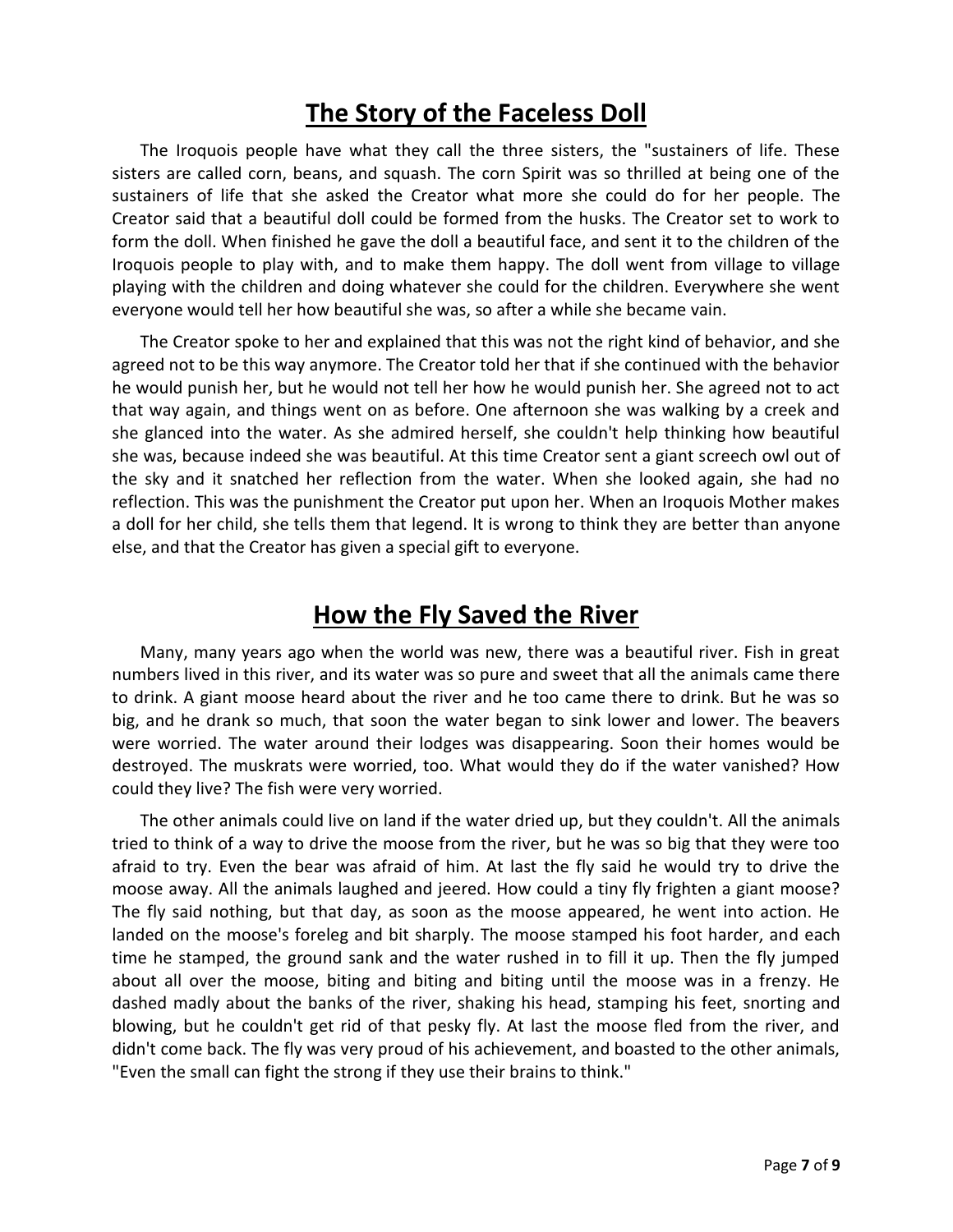#### **How the Bear Lost His Tail**

Back in the old days, Bear had a tail which was his proudest possession. It was long and black and glossy and Bear used to wave it around just so that people would look at it. Fox saw this. Fox, as everyone knows, is a trickster and likes nothing better than fooling others. So it was that he decided to play a trick on Bear. It was the time of year when Hatho, the Spirit of Frost, had swept across the land, covering the lakes with ice and pounding on the trees with his big hammer. Fox made a hole in the ice, right near a place where Bear liked to walk. By the time Bear came by, all around Fox, in a big circle, were big trout and fat perch. Just as Bear was about to ask Fox what he was doing, Fox twitched his tail which he had sticking through that hole in the ice and pulled out a huge trout.

"Greetings, Brother," said Fox. "How are you this fine day?" "Greetings," answered Bear, looking at the big circle of fat fish. "I am well, Brother. But what are you doing?" "I am fishing," answered Fox. "Would you like to try?" "Oh, yes," said Bear, as he started to lumber over to Fox's fishing hole.

But Fox stopped him. "Wait, Brother," he said, "This place will not be good. As you can see, I have already caught all the fish. Let us make you a new fishing spot where you can catch many big trout."

Bear agreed and so he followed Fox to the new place, a place where, as Fox knew very well, the lake was too shallow to catch the winter fish--which always stay in the deepest water when Hatho has covered their ponds. Bear watched as Fox made the hole in the ice, already tasting the fine fish he would soon catch. "Now," Fox said, "you must do just as I tell you. Clear your mind of all thoughts of fish. Do not even think of a song or the fish will hear you. Turn your back to the hole and place your tail inside it. Soon a fish will come and grab your tail and you can pull him out."

"But how will I know if a fish has grabbed my tail if my back is turned?" asked Bear. "I will hide over here where the fish cannot see me," said Fox. "When a fish grabs your tail, I will shout. Then you must pull as hard as you can to catch your fish. But you must be very patient. Do not move at all until I tell you."

Bear nodded, "I will do exactly as you say." He sat down next to the hole, placed his long beautiful black tail in the icy water and turned his back. Fox watched for a time to make sure that Bear was doing as he was told and then, very quietly, sneaked back to his own house and went to bed. The next morning he woke up and thought of Bear. "I wonder if he is still there," Fox said to himself. "I'll just go and check."

So Fox went back to the ice covered pond and what do you think he saw? He saw what looked like a little white hill in the middle of the ice. It had snowed during the night and covered Bear, who had fallen asleep while waiting for Fox to tell him to pull his tail and catch a fish. And Bear was snoring. His snores were so loud that the ice was shaking. It was so funny that Fox rolled with laughter. But when he was through laughing, he decided the time had come to wake up poor Bear. He crept very close to Bear's ear, took a deep breath, and then shouted: "Now, Bear!!!" Bear woke up with a start and pulled his long tail hard as he could. But his tail had been caught in the ice which had frozen over during the night and as he pulled, it broke off -- Whack! -- Just like that. Bear turned around to look at the fish he had caught and instead saw his long lovely tail caught in the ice.

"Ohhh," he moaned, "ohhh, Fox. I will get you for this." But Fox, even though he was laughing fit to kill was still faster than Bear and he leaped aside and was gone.

So it is that even to this day Bears have short tails and no love at all for Fox. And if you ever hear a bear moaning, it is probably because he remembers the trick Fox played on him long ago and he is mourning for his lost tail.